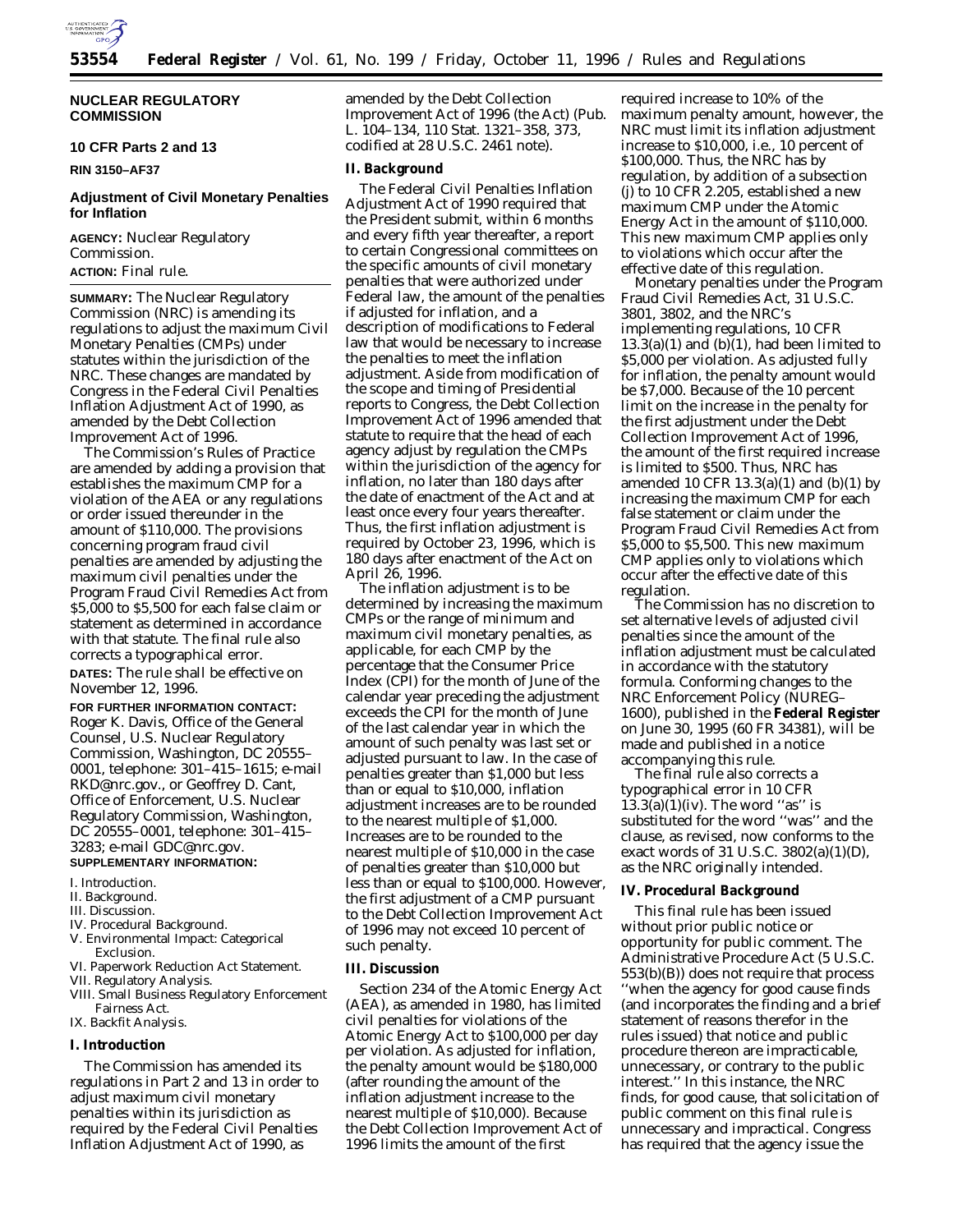amendments contained in the rule, and provided no discretion to the agency regarding the substance of the amendments. All that is required of the NRC for determination of the amount of the inflation adjustment are ministerial computations.

**V. Environmental Impact: Categorical Exclusion**

The NRC has determined that this final rule is the type of action described as a categorical exclusion in 10 CFR 51.22(c)(1) and 51.22(c)(2). Therefore, neither an environmental impact statement nor an environmental assessment has been prepared for this regulation. This action merely adjusts monetary civil penalties for inflation as required by statute and involves no policy determinations.

**VI. Paperwork Reduction Act Statement**

This final rule does not contain a new or amended information collection requirement subject to the Paperwork Reduction Act of 1995 (44 U.S.C. 3501 *et seq.*).

## **VII. Regulatory Analysis**

This final rule adjusts for inflation the maximum civil penalties under the Atomic Energy Act of 1954, as amended, and under the Program Fraud Civil Remedies Act of 1986. The adjustments and the formula for determining the amount of the adjustment are mandated by Congress in the Federal Civil Penalties Inflation Adjustment Act of 1990, as amended by the Debt Collection Improvement Act of 1996 (Pub. L. 104–134, 110 Stat. 1321–358, 373, codified at 28 U.S.C. 2461 note). Congress passed that legislation on the basis of its findings that the power to impose monetary civil penalties is important to deterring violations of Federal law and furthering the policy goals of Federal laws and regulations. Congress has also found that inflation has diminished the impact of these penalties and their effect. Thus, principal purposes of this legislation are to provide for adjustment of civil monetary penalties for inflation, maintain their deterrent effect and promote compliance with the law. Thus, these are anticipated impacts of implementation of the mandatory provisions of the legislation. Direct monetary impacts will fall only upon licensees or other persons subjected to NRC enforcement action or those licensees or persons subjected to liability pursuant to the provisions of the Program Fraud Civil Remedies Act of 1986 (31 U.S.C. 3801–3812) and the

NRC's implementing regulations (10 CFR Part 13).

**VIII. Small Business Regulatory Enforcement Fairness Act**

In accordance with the Small Business Regulatory Enforcement Fairness Act of 1996, the NRC has determined that this action is not a major rule and has verified this determination with the Office of Information and Regulatory Affairs of OMB.

### **IX. Backfit Analysis**

The NRC has determined that these amendments do not involve any provisions which would impose backfits as defined in 10 CFR 50.109(a)(1); therefore, a backfit analysis need not be prepared.

# **List of Subjects**

# *10 CFR Part 2*

Administrative practice and procedure, Antitrust, Byproduct material, Classified information, Environmental protection, Nuclear materials, Nuclear power plants and reactors, Penalties, Sex discrimination, Source material, Special nuclear material, Waste treatment and disposal.

### *10 CFR Part 13*

Claims, Fraud, Organization and function (government agencies), Penalties.

For the reasons set out above and under the authority of the Atomic Energy Act of 1954, as amended, the Energy Reorganization Act of 1974, as amended, the Federal Civil Penalties Adjustment Act of 1990, as amended, and 5 U.S.C. 552 and 553, the NRC is adopting the following amendments to 10 CFR Parts 2 and 13.

# **PART 2—RULES OF PRACTICE FOR DOMESTIC LICENSING PROCEEDINGS AND ISSUANCE OF ORDERS**

1. The authority citation for Part 2 is revised to read as follows:

**AUTHORITY:** Secs. 161, 181, 68 Stat. 948, 953, as amended (42 U.S.C. 2201, 2231); sec. 191, as amended, Pub. L. 87–615, 76 Stat. 409 (42 U.S.C. 2241); sec. 201, 88 Stat. 1242, as amended (42 U.S.C. 5841); 5 U.S.C. 552.

Section 2.101 also issued under secs. 53, 62, 63, 81, 103, 104, 105, 68 Stat. 930, 932, 933, 935, 936, 937, 938, as amended (42 U.S.C. 2073, 2092, 2093, 2111, 2133, 2134, 2135); sec. 114(f), Pub. L. 97–425, 96 Stat. 2213, as amended (42 U.S.C. 10134(f)); sec. 102, Pub. L. 91–190, 83 Stat. 853, as amended (42 U.S.C. 4332); sec. 301, 88 Stat. 1248 (42 U.S.C. 5871). Sections 2.102, 2.103, 2.104, 2.105, 2.721 also issued under secs. 102, 103, 104, 105, 183, 189, 68 Stat. 936, 937, 938, 954, 955, as amended (42 U.S.C. 2132, 2133,

2134, 2135, 2233, 2239). Section 2.105 also issued under Pub. L. 97–415, 96 Stat. 2073 (42 U.S.C. 2239). Sections 2.200–2.206 also issued under secs. 161 b, i, o, 182, 186, 234, 68 Stat. 948–951, 955, 83 Stat. 444, as amended (42 U.S.C. 2201 (b), (i), (o), 2236, 2282); sec. 206, 88 Stat. 1246 (42 U.S.C. 5846). Section 2.205(j) also issued under Pub. L. 101–410, 104 Stat. 890, as amended by section 31001(s), Pub. L. 104–134, 110 Stat. 1321–373 (28 U.S.C. 2461 note). Sections 2.600–2.606 also issued under sec. 102, Pub. L. 91–190, 83 Stat. 853, as amended (42 U.S.C. 4332). Sections 2.700a, 2.719 also issued under 5 U.S.C. 554. Sections 2.754, 2.760, 2.770, 2.780 also issued under 5 U.S.C. 557. Section 2.764 also issued under secs. 135, 141, Pub. L. 97–425, 96 Stat. 2232, 2241 (42 U.S.C. 10155, 10161). Section 2.790 also issued under sec. 103, 68 Stat. 936, as amended (42 U.S.C. 2133) and 5 U.S.C. 552. Sections 2.800 and 2.808 also issued under 5 U.S.C. 553. Section 2.809 also issued under 5 U.S.C. 553 and sec. 29, Pub. L. 85–256, 71 Stat. 579, as amended (42 U.S.C. 2039). Subpart K also issued under sec. 189, 68 Stat. 955 (42 U.S.C. 2239); sec. 134, Pub. L. 97– 425, 96 Stat. 2230 (42 U.S.C. 10154). Subpart L also issued under sec. 189, 68 Stat. 955 (42 U.S.C. 2239). Appendix A also issued under sec. 6, Pub. L. 91–560, 84 Stat. 1473 (42 U.S.C. 2135). Appendix B also issued under sec. 10, Pub. L. 99–240, 99 Stat. 1842 (42 U.S.C. 2021b et seq.).

2. Section 2.205 is amended by adding paragraph (j) to read as follows:

### **§ 2.205 Civil penalties.**

\* \* \* \* \* (j) *Amount.* A civil monetary penalty imposed under Section 234 of the Atomic Energy Act of 1954, as amended, or any other statute within the jurisdiction of the Commission that provides for imposition of a civil penalty in an amount equal to the amount set forth in Section 234, may not exceed \$110,000 for each violation. If any violation is a continuing one, each day of such violation shall constitute a separate violation for the purpose of computing the applicable civil penalty.

# **PART 13—PROGRAM FRAUD CIVIL REMEDIES**

3. The authority citation for Part 13 is revised to read as follows:

**AUTHORITY:** Public Law 99–509, secs. 6101– 6104, 100 Stat. 1874 (31 U.S.C. 3801–3812). Sections 13.13 (a) and (b) also issued under section Pub. L. 101–410, 104 Stat. 890, as amended by section 31001(s), Pub. L. 104– 134, 110 Stat. 1321–373 (28 U.S.C. 2461 note).

4. In § 13.3, paragraphs  $(a)(1)$  and (b)(1) are revised to read as follows:

**§ 13.3 Basis for civil penalties and assessments.**

(a) *Claims.*